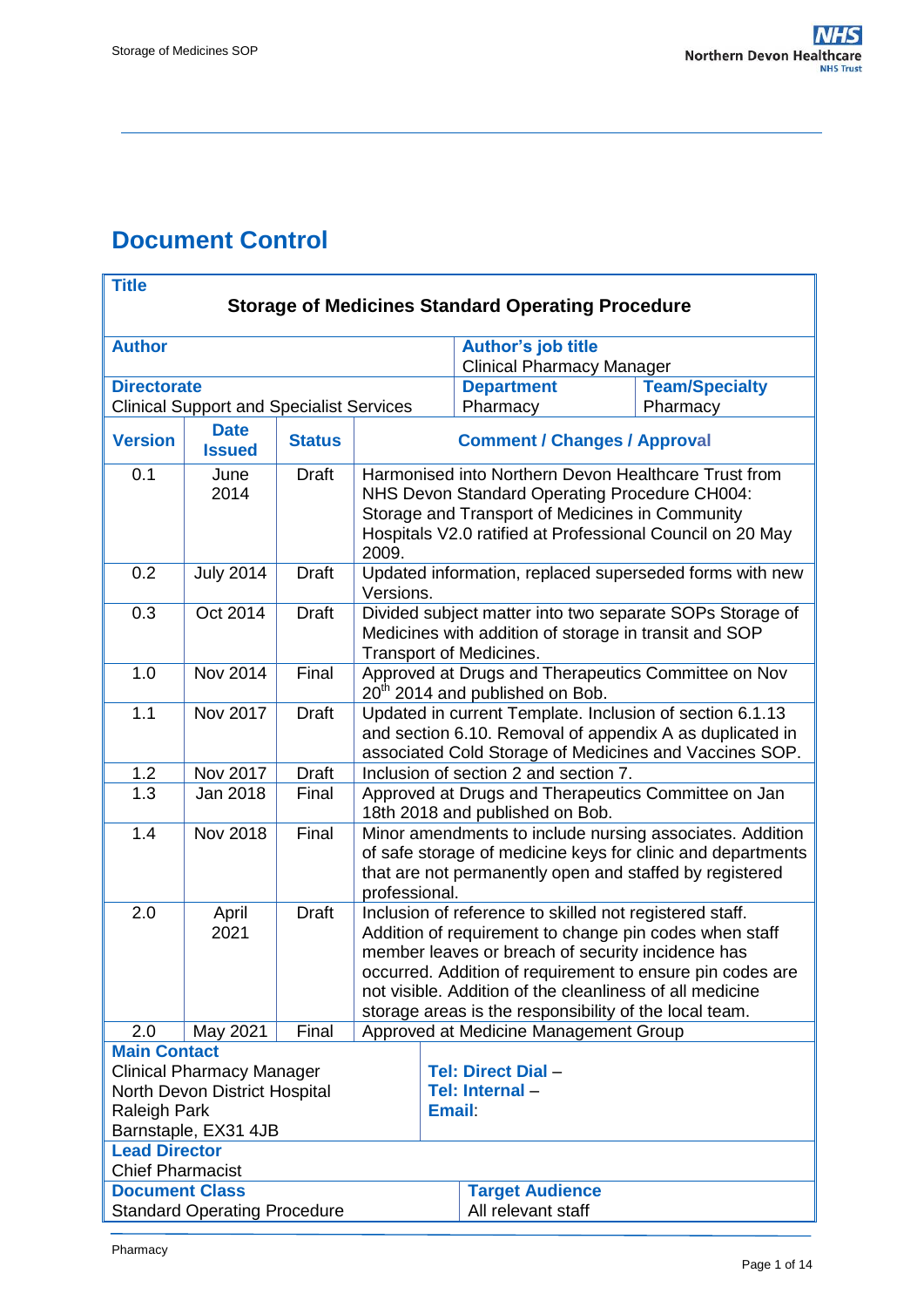| <b>Distribution List</b>                                                                                         |                    | <b>Distribution Method</b>                                                                                 |                     |  |  |  |
|------------------------------------------------------------------------------------------------------------------|--------------------|------------------------------------------------------------------------------------------------------------|---------------------|--|--|--|
| Senior Management                                                                                                |                    | Trust's internal website                                                                                   |                     |  |  |  |
| All ward based staff                                                                                             |                    |                                                                                                            |                     |  |  |  |
| All pharmacy staff                                                                                               |                    |                                                                                                            |                     |  |  |  |
| <b>Superseded Documents</b>                                                                                      |                    |                                                                                                            |                     |  |  |  |
| NHS Devon Standard Operating Procedure                                                                           |                    |                                                                                                            |                     |  |  |  |
| CH004: Storage and Transport of Medicines                                                                        |                    |                                                                                                            |                     |  |  |  |
| in Community Hospitals V2.0 ratified at<br>Professional Council on 20 May 2009.                                  |                    |                                                                                                            |                     |  |  |  |
| <b>Issue Date</b>                                                                                                | <b>Review Date</b> |                                                                                                            | <b>Review Cycle</b> |  |  |  |
| May 2021                                                                                                         | May 2023           |                                                                                                            | Three years         |  |  |  |
| <b>Consulted with the following</b>                                                                              |                    | <b>Contact responsible for implementation</b>                                                              |                     |  |  |  |
| stakeholders:                                                                                                    |                    | and monitoring compliance:                                                                                 |                     |  |  |  |
| <b>Senior Clinical Pharmacist</b><br>$\bullet$                                                                   |                    | <b>Chief Pharmacist</b>                                                                                    |                     |  |  |  |
| <b>Governance Pharmacist</b><br>$\bullet$                                                                        |                    | <b>Director of Nursing</b>                                                                                 |                     |  |  |  |
| Medicine Management Lead<br>$\bullet$                                                                            |                    |                                                                                                            |                     |  |  |  |
| Technician                                                                                                       |                    | <b>Education/ training will be provided by:</b><br>Medicines Management/Pharmacy<br>Workforce Development. |                     |  |  |  |
| <b>Pharmacy Dispensary Manager</b><br>$\bullet$                                                                  |                    |                                                                                                            |                     |  |  |  |
| <b>Associate Directors of Nursing</b><br>$\bullet$                                                               |                    |                                                                                                            |                     |  |  |  |
| Nursing Matrons and<br>$\bullet$                                                                                 |                    |                                                                                                            |                     |  |  |  |
| <b>Nursing Ward Managers</b><br>$\bullet$                                                                        |                    |                                                                                                            |                     |  |  |  |
| <b>Approval and Review Process</b>                                                                               |                    |                                                                                                            |                     |  |  |  |
| <b>Medicine Management Group</b>                                                                                 |                    |                                                                                                            |                     |  |  |  |
| <b>Local Archive Reference</b>                                                                                   |                    |                                                                                                            |                     |  |  |  |
| There is no archive reference                                                                                    |                    |                                                                                                            |                     |  |  |  |
| <b>Local Path</b>                                                                                                |                    |                                                                                                            |                     |  |  |  |
|                                                                                                                  |                    | Pharmacy/Policies & Procedures/SOP-Storage of Medicines/Storage of Medicines Standard                      |                     |  |  |  |
| Operating Procedure 2.0 April 2021                                                                               |                    |                                                                                                            |                     |  |  |  |
| <b>Filename</b>                                                                                                  |                    |                                                                                                            |                     |  |  |  |
| Storage of Medicines Standard Operating Procedure 2.0 April 2021                                                 |                    |                                                                                                            |                     |  |  |  |
| <b>Policy categories for Trust's internal</b>                                                                    |                    | <b>Tags for Trust's internal website (Bob)</b>                                                             |                     |  |  |  |
| website (Bob)                                                                                                    |                    | Storage, Medicine                                                                                          |                     |  |  |  |
| <b>Pharmacy Page Medicines Management</b>                                                                        |                    |                                                                                                            |                     |  |  |  |
| Any revision to an NHSLA document requires the agreement of the Senior<br><b>Governance Manager (Compliance)</b> |                    |                                                                                                            |                     |  |  |  |
|                                                                                                                  |                    |                                                                                                            |                     |  |  |  |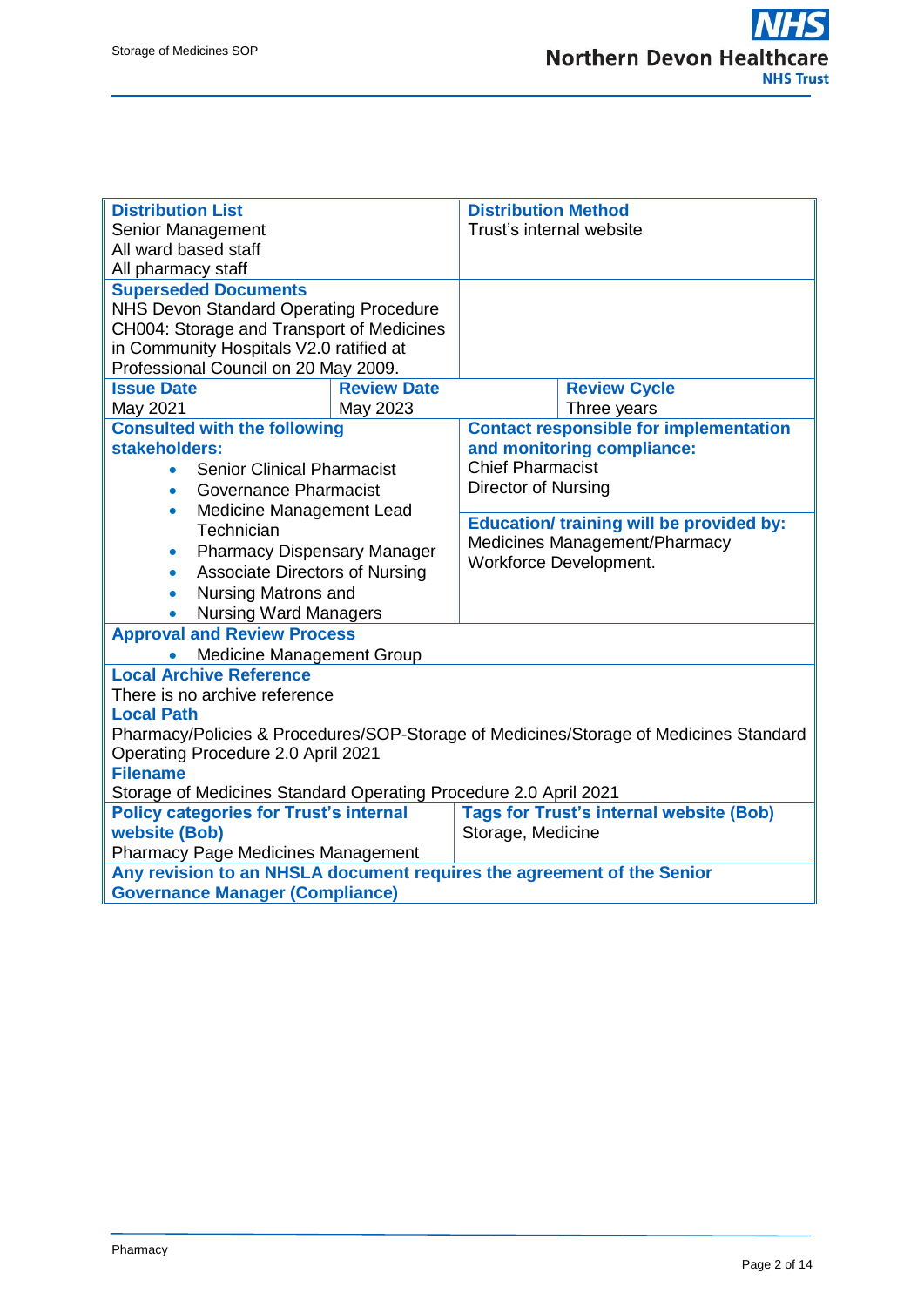

# **CONTENTS**

| 1.  |                                                                                        |  |  |  |  |
|-----|----------------------------------------------------------------------------------------|--|--|--|--|
| 2.  |                                                                                        |  |  |  |  |
|     |                                                                                        |  |  |  |  |
|     |                                                                                        |  |  |  |  |
|     |                                                                                        |  |  |  |  |
| 3.  |                                                                                        |  |  |  |  |
| 4.  |                                                                                        |  |  |  |  |
| 5.  |                                                                                        |  |  |  |  |
| 6.  | <b>Procedure</b>                                                                       |  |  |  |  |
| 6.1 |                                                                                        |  |  |  |  |
| 6.2 |                                                                                        |  |  |  |  |
|     |                                                                                        |  |  |  |  |
|     | 6.4 Medicines Keys for areas with 24 hour registered professional on site 8            |  |  |  |  |
|     | 6.5 Medicine Keys for areas that do not have 24 hour registered professional on site.8 |  |  |  |  |
|     |                                                                                        |  |  |  |  |
|     |                                                                                        |  |  |  |  |
|     |                                                                                        |  |  |  |  |
|     |                                                                                        |  |  |  |  |
|     |                                                                                        |  |  |  |  |
| 7.  | Monitoring Compliance with and the Effectiveness of the Policy  12                     |  |  |  |  |
|     |                                                                                        |  |  |  |  |
|     | Process for Implementation and Monitoring Compliance and Effectiveness 12              |  |  |  |  |
| 8.  |                                                                                        |  |  |  |  |
| 9.  |                                                                                        |  |  |  |  |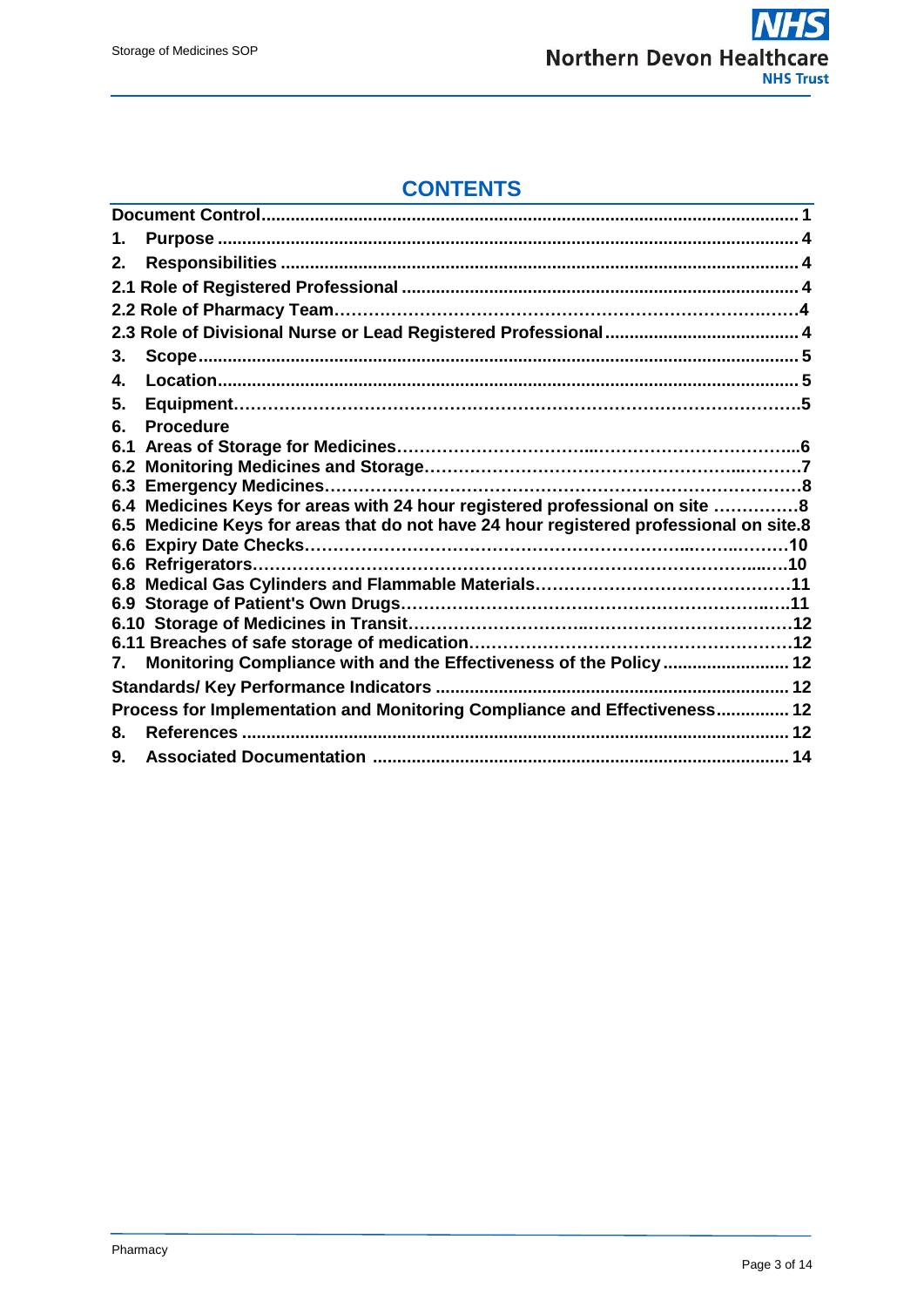# <span id="page-3-0"></span>**1. Purpose**

Ordering the correct medication in a timely manner, avoiding omitted doses and storing medication appropriately is fundamental to the patients care within a safe environment. This Standard Operating Procedure (SOP) has been written to inform healthcare professionals about the appropriate storage of medicines within hospitals, units and clinics.

# **2. Responsibilities**

### 2.1 Registered professional

2.1.1 The Registrant in charge is responsible for the custody of medicines within their ward/clinic/unit or service in accordance with the Northern Devon Healthcare NHS Trust Medicines policy.

2.1.2 The Registrant in charge is responsible for ensuring that this procedure is followed and that the correct storage and security of medicines on the ward is maintained.

2.1.3 The Registrant in charge is responsible for controlling access to the storage areas, medicines cupboards and trollies. The responsibility remains with the Registered Nurse in charge even if he/she decides to delegate the duty.

2.1.4 The Registrant in charge is responsible for any delegation of medicine related tasks to skilled not registered staff in line with the 'Skilled not registered staff policy' and specific service related standard operating procedures.

#### 2.2 Pharmacy team

2.2.1 The pharmacy team are responsible for provision of day to day advice to registered professionals regarding the safe storage of medication.

2.2.2 The pharmacy team are responsible for undertaking the yearly audit on Safe and Secure Medication.

2.2.3 The pharmacy team are responsible for reporting and assisting in the investigation of any incidences which breach this SOP.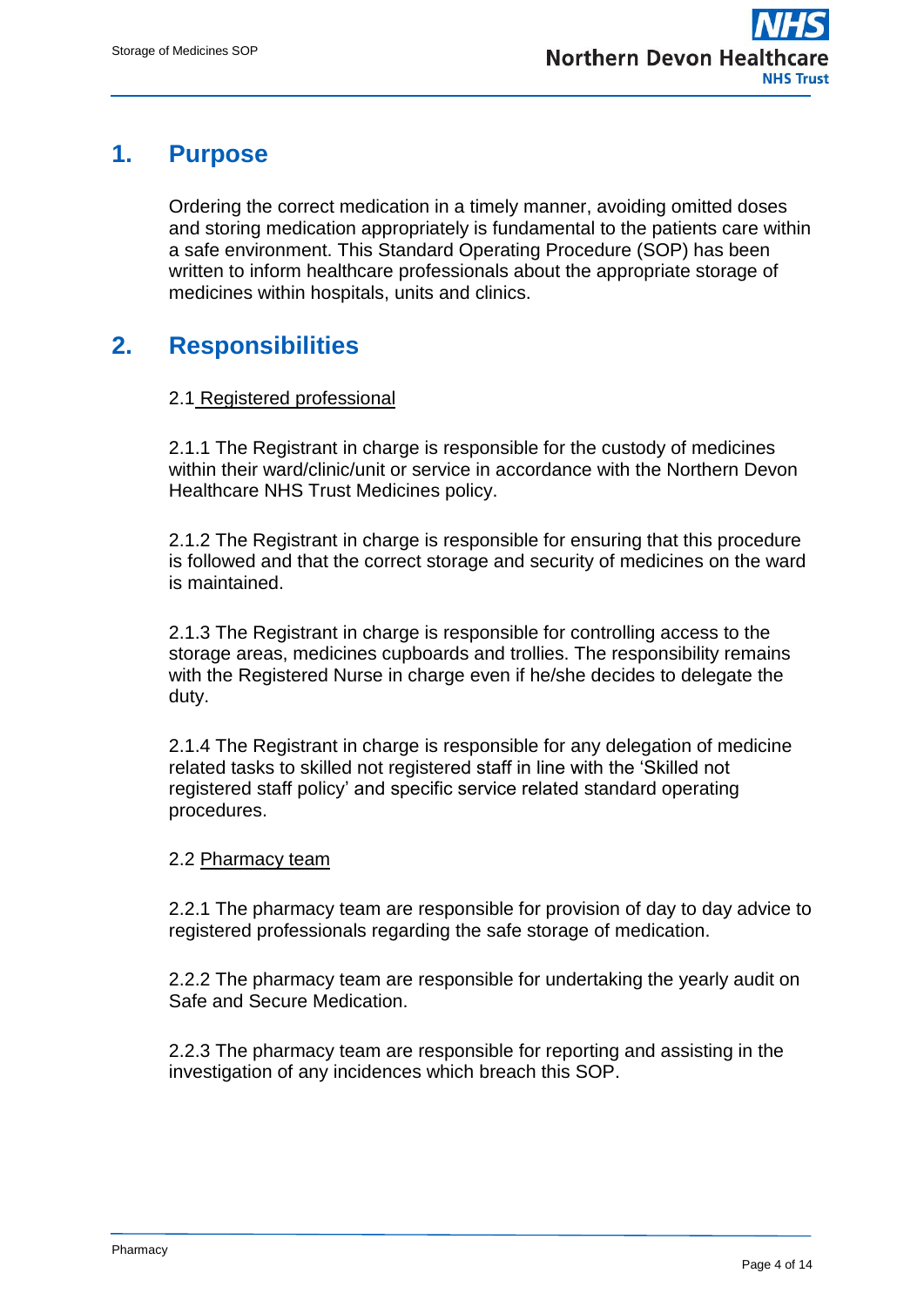#### 2.3 The Divisional Associate Directors of Nursing/registered professional

 2.3.1 The Divisional Associate Directors of Nursing or lead registered professional is responsible for the implementation of this SOP within their clinical area.

2.3.2 The divisional Associate Director of nursing or lead registered professional is responsible for reporting and assisting in the investigation of any incidences which breach this SOP.

## **3. Scope**

This SOP relates to the following staff groups who may be involved in organising the storage of medicines:

Registered practitioners

Medical staff and all registered professionals

Medicines Management Pharmacy Team

Staff undertaking this procedure must be able to demonstrate continued competence as per the organisation's policy on assessing and maintaining competencies.

## <span id="page-4-0"></span>**4. Location**

The Storage of Medicines SOP can be implemented in all clinical areas where medicines are required, stored and where competent staff are involved in managing medicines according to this SOP.

## **5. Equipment**

- Lockable cupboards suitable for the storage of medicines including Controlled Drugs and Drugs of Diversion.
- Lockable medicines trolley
- Lockable storage cupboards for patient own drugs key lock or electronic lock
- Lockable fridge with a minimum/maximum temperature thermometer and monitoring chart.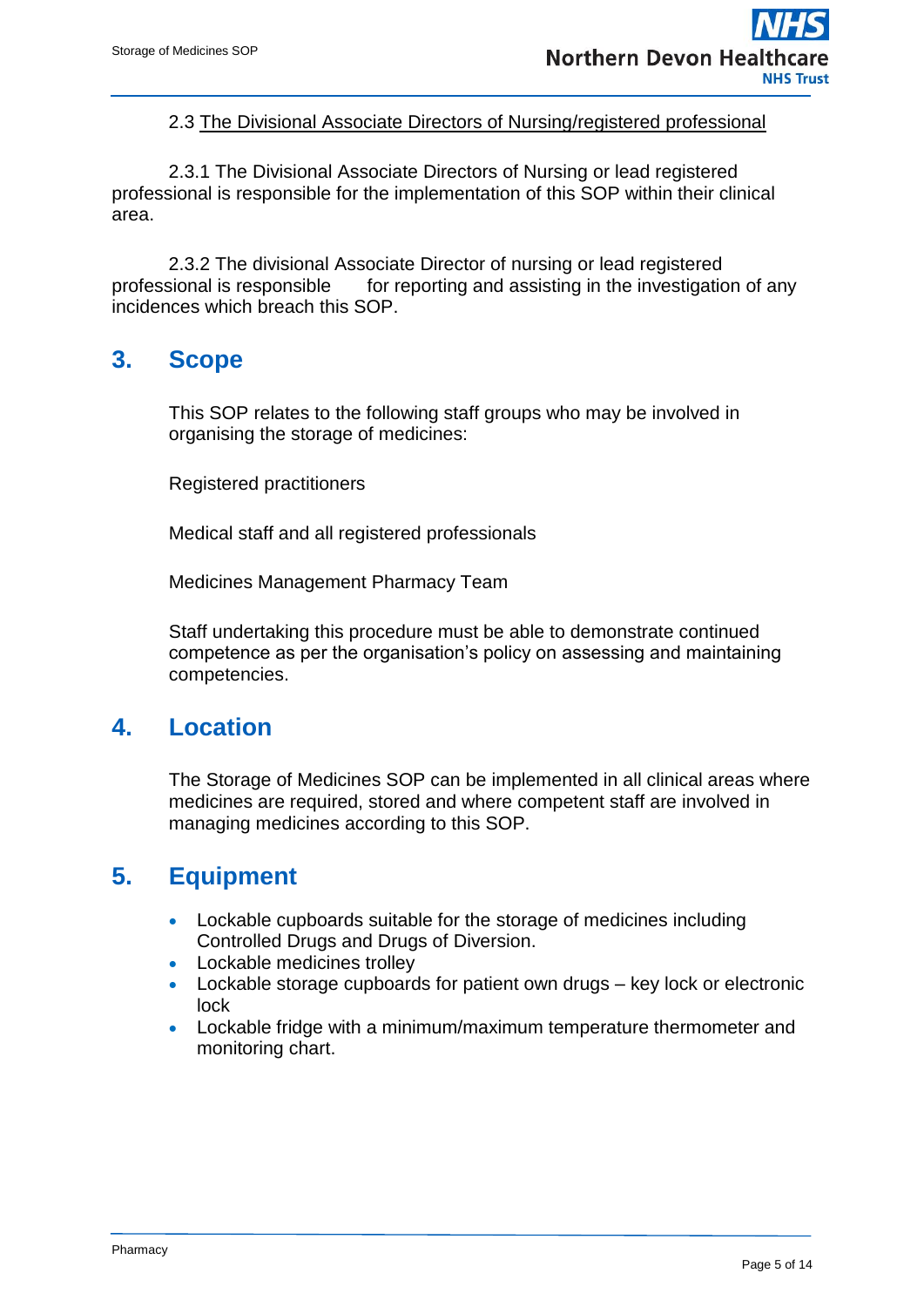## **6. Procedure**

### **6.1 Areas of Storage for Medicines**

6.1.1 All medicines must be stored safely and all storage areas must be kept locked with access restricted to authorised staff only. The keys/access code must only be in the possession of a Registered Healthcare Professional. For the purpose of the SOP 'keys' refers to all keys or pincodes used for medication storage i.e. medication cupboards, medication lockers, medication trolleys, controlled drug cupboard and refridgerators.

6.1.2 It may not be practical to store large volumes of fluids in the medicine cupboards. If this is the case, store them in a locked and secure designated area with restricted access to staff only.

6.1.3 All items issued by the pharmacy must be stored securely and locked in one of the following:

- Controlled drugs cupboard
- Internal medicine cupboard
- **External medicine cupboard**
- Drug refrigerator and/or freezer
- Diagnostic reagent cupboard
- Medicine trolley/medicine cupboard for medications in current use
- Individual lockable bedside medicine cupboards
- Infusion and sterile fluid area

6.1.4 Drug cupboards to be used for internal and external medicines must comply with current British Standard BS2881:1989 Specification for Cupboards for the storage of medicines in healthcare premises.

6.1.5 All medicines cupboards must be secured to permanent fixtures. Medicines trolleys must be locked and secured to the wall to immobilise them when not in use. Patient's own medicine cupboards must be fixed to patient's lockers/bedside cabinets.

6.1.6 Medicine trolleys and cupboards must not be left unlocked or unattended at any time, including during the medicine round.

6.1.6 Medicines must not be stored on the shelf underneath the medicines trolley.

6.1.8 Locked cupboards, refrigerators, trolleys or any other secure receptacles used for the storage of internal or external medicines must be kept exclusively for the storage of medicines.

6.1.9 Internal medicines, injectable medication and external medication must be stored in separate locations within the medicine cupboards.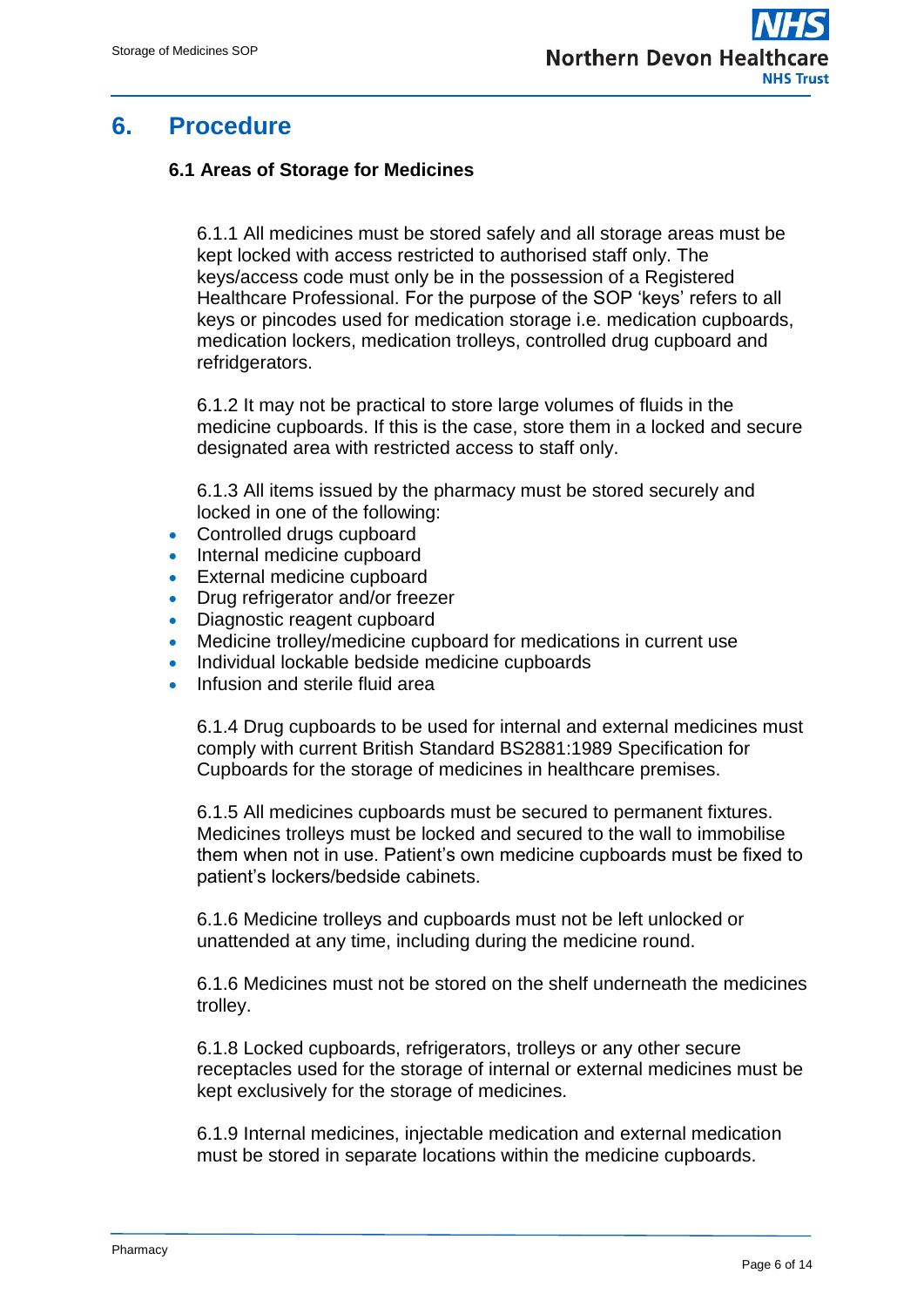6.1.10 All doors leading to security sensitive areas where medicines are stored are access controlled. Where PIN codes are used as part of the access control system, the codes should be changed at sufficient frequency to ensure discrepancies can be identified in a timely manner. The trust defines this as every 6 months. In addition, pin codes should be changed when a member of staff leaves or a breach of security incidence has occurred.

6.1.11 Pin codes should be kept secure and there should not be written or on visible display within any clinical area.

#### **6.2 Monitoring Medicines and Storage**

 6.2.1 Medicines must be stored in conditions according to the manufacturer's guidance such as to prevent deterioration by temperature, humidity, compression and exposure to light or radiation.

6.2.2 Most medicines require storage in a cool dry place at room temperatures not exceeding 25°C. Check the product's information for specific instructions. The pharmacy department should be contacted for advice should the ambient storage conditions temperature rise above 30°C.

6.2.3 Items requiring cold storage must be locked in a refrigerator or freezer in accordance with the manufacturer storage instructions. The refrigerator and/or freezer must be kept solely for medicines and equipped with a maximum/minimum thermometer to monitor and record the temperatures daily.

6.2.4 Controlled Drugs and Drugs of Diversion must have a three monthly audit check by a Medicines Management Pharmacy Technician/Pharmacist and Registered Professional. The audit checks the actual and recorded balances as well as the expiry dates. A written record is made in the relevant books and signed by the authorised aforementioned persons.

6.2.5 Medicines with the nearest expiry date should be used first. All expiry dates must be checked monthly to avoid wastage or inappropriate administration.

6.2.6 Medicines must be stored in the packaging in which they were supplied/ dispensed. They are not to be removed from their packaging except when being prepared for immediate administration.

6.2.7 Medicines must not be transferred from one container to another nor the contents of packages combined.

6.2.8 Medicine labels must never be altered once they are applied to the packaging and issued to the patient or ward.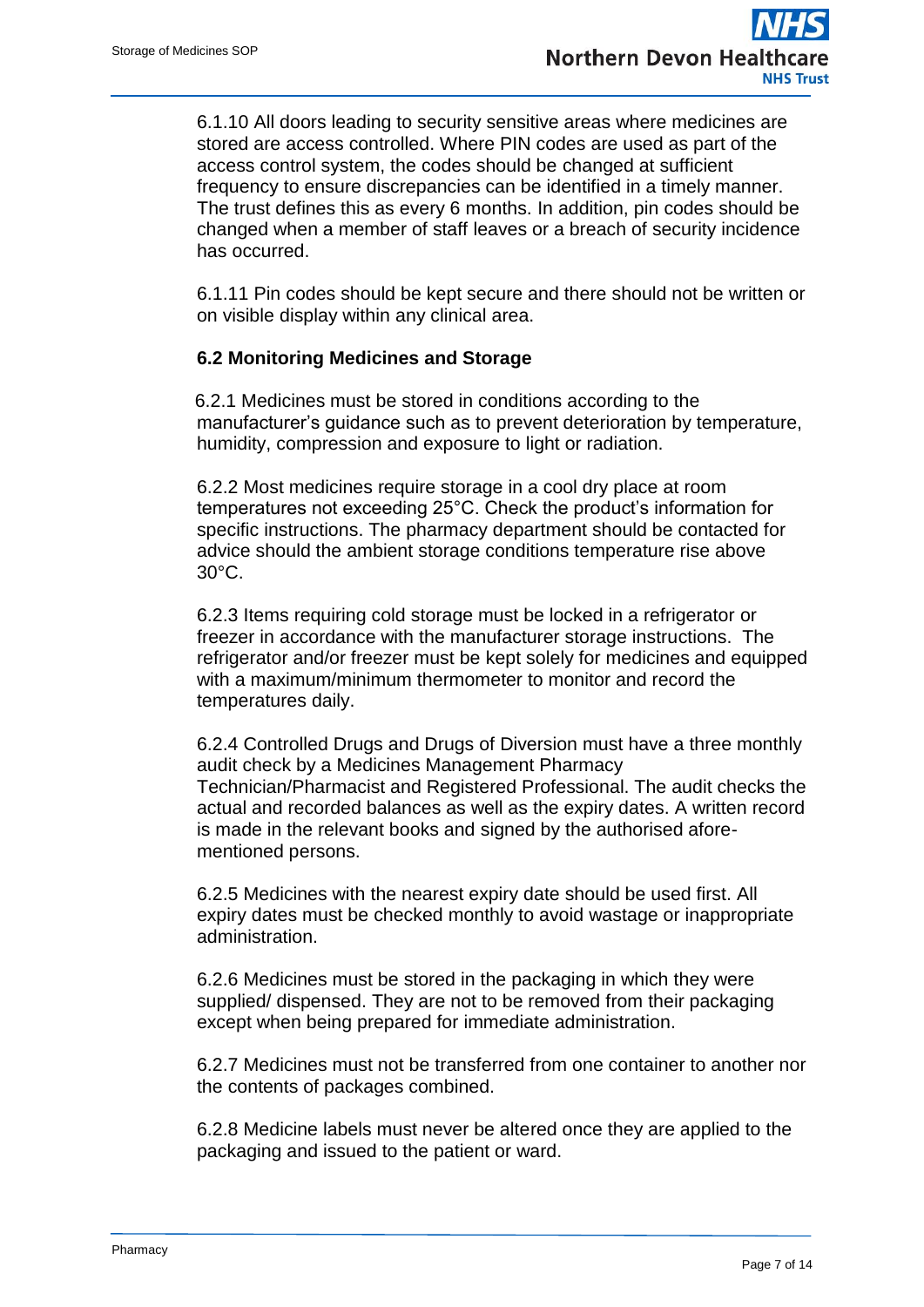6.2.9 An apparent loss of medicines, a medicine cupboard that has been tampered with, loss of keys or suspected misuse of medicines must be reported to the Registered Professional in charge at once. All such incidents must be reported as per the Northern Devon Healthcare NHS Trust's Incident Reporting procedure which will alert the pharmacy staff.

6.2.10 Flammable, caustic or toxic products (including certain drugs) which are hazardous to health must be handled in accordance with Control of Substances Hazardous to Health (COSHH) Regulations. Special care must be taken to prevent or control contact with these products. Stock levels are kept to a minimum and advice on handling and storage obtained from the supplying pharmacy.

6.2.11 The cleanliness of all medicine storage areas is the responsibility of the local team.

#### **6.3 Emergency Medicines**

6.3.1 For clinical emergencies e.g. cardiac arrest, all wards should stock the agreed emergency medicines.

6.3.2 Medicines for clinical emergencies must be stored in a tamperevident receptacle/container and not stored in a locked cupboard but at an agreed strategic and accessible location away from public areas.

6.3.3 Once emergency packs have been used, expired or the seals broken, a replacement emergency pack is ordered from pharmacy, as soon as possible, and the opened pack returned to pharmacy once a replacement has been received. Ensure all the necessary needles and syringes are easily accessible.

#### **6.4 Medicines Keys for areas with 24 hour registered professional on site**

6.4.1 All medicine storage keys must be in the personal possession of a Registered professional on the ward/unit/clinic.

6.4.2 Holding the key may be delegated to other Registered professionals and authorised pharmacy staff when needed for legitimate purposes.

6.4.3 Keys controlling access to stored medicines must not be labelled with written identification. Colour coding or numbering is appropriate.

6.4.4 A spare set of keys must be kept in a locked cupboard or safe within the main pharmacy department

6.4.5 Keys must not be given to non-registered staff or other unauthorised healthcare staff e.g. Audit Personnel.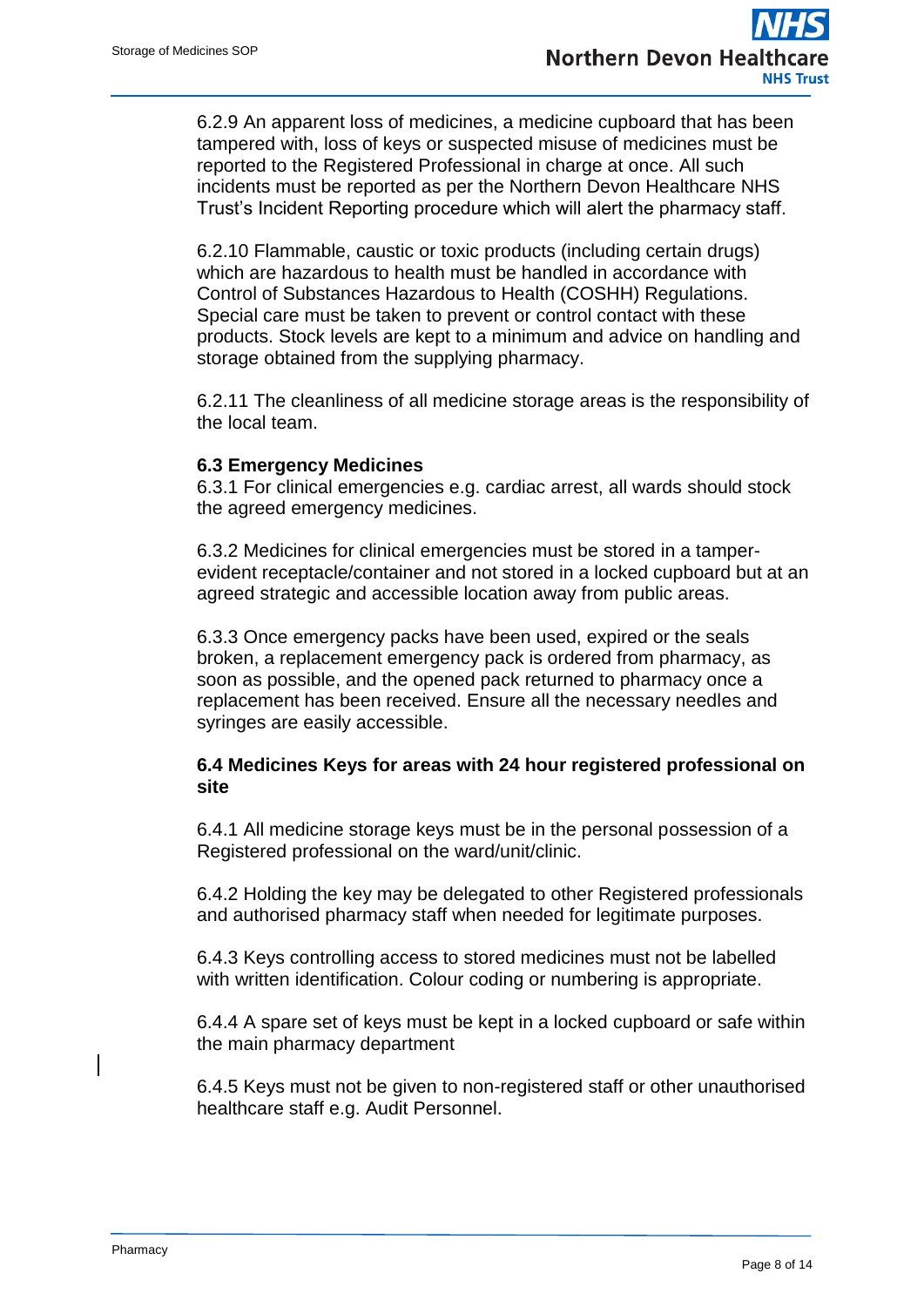6.4.6 During a shift-change, it is the responsibility of the registered professional holding the keys to hand them to the registered professional in charge of the next shift.

6.4.7 All areas with cupboards, refrigerators and trolleys containing medicines must remain locked at all times unless in current use, except medicines for emergency use (see section 6.3).

6.4.8 Any apparent loss of keys or medication must be reported immediately to the nurse in charge and logged using the Trust Incident Reporting system.

#### **6.5 Medicine Keys for areas that do not have 24 hour registered professional on site**

6.4.1 All medicine storage keys must be in the personal possession of a Registered professional on the ward/unit/clinic.

6.4.2 Holding the key may be delegated to other registered professionals and authorised pharmacy staff when needed for legitimate purposes.

6.4.3 Keys controlling access to stored medicines must not be labelled with written identification. Colour coding or numbering is appropriate.

6.4.4 A spare set of keys must be kept in a locked cupboard or safe within the main pharmacy department.

6.4.5 It is the responsibility of the clinic, unit or departmental manager to ensure that adequate provision is in place for the safe and secure storage of the medicine keys during the period of time when the clinic or department is not staffed by a registered professional. Keys should be stored in safe lockable area that cannot be accessed by non-registered staff.

6.4.6 All registered professional must ensure the medicine keys are safely and securely stored according to the arrangements in place at the end of the clinic, unit or departments opening hours. This responsibility must not be delegated to non-registered staff.

6.4.7 Keys must not be given to non-registered staff or other unauthorised healthcare staff e.g. Audit Personnel.

6.4.8 During a shift-change, it is the responsibility of the registered professional holding the keys to hand them to the registered professional in charge of the next shift.

6.4.9 All areas with cupboards, refrigerators and trolleys containing medicines must remain locked at all times unless in current use, except medicines for emergency use (see section 6.3).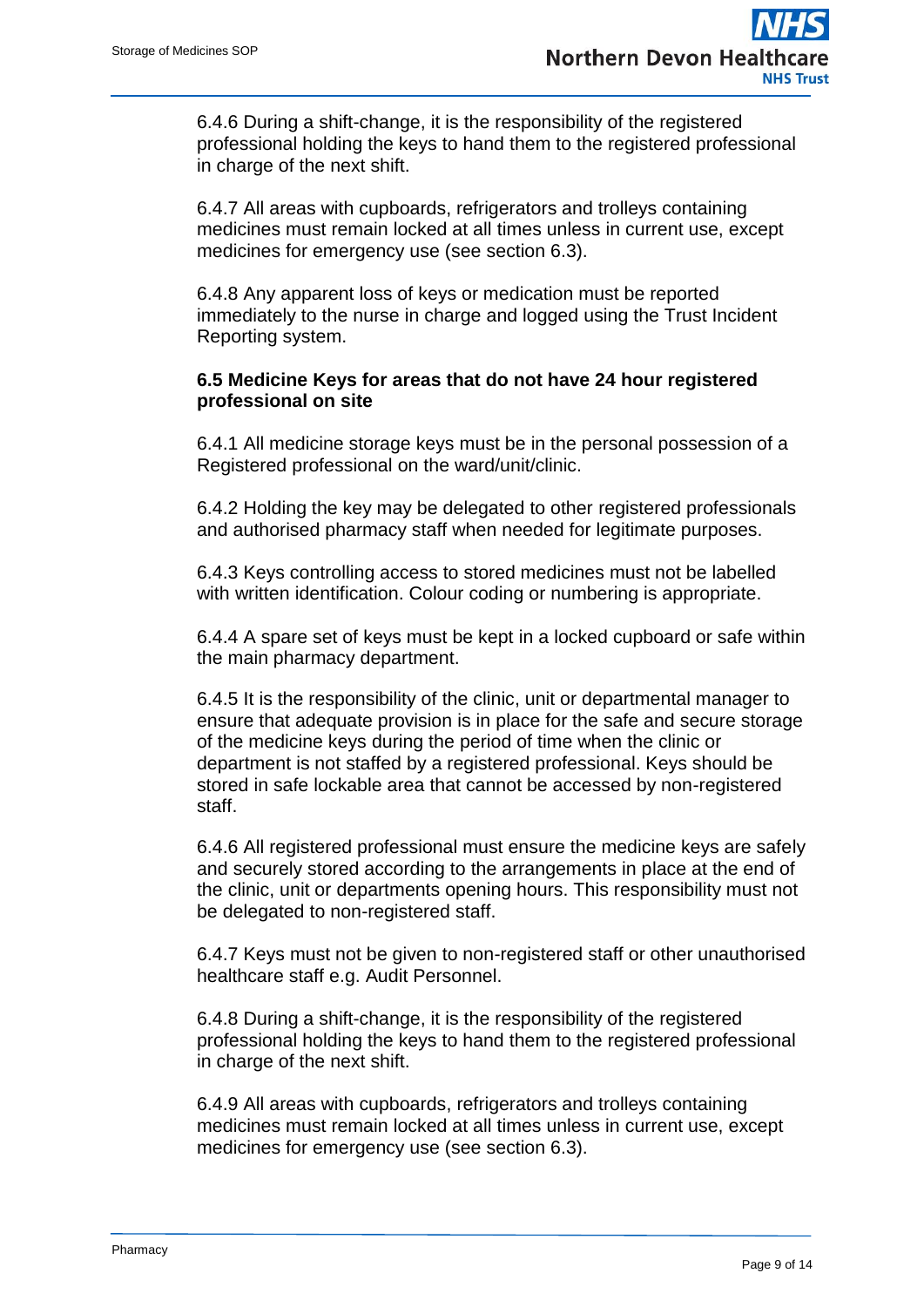6.4.10 Any apparent loss of keys or medication must be reported immediately to the nurse in charge and logged using the Trust Incident Reporting system.

### **6.6 Expiry Date Checks**

6.6.1 The expiry dates of all ward medicines must be checked on a monthly basis, this is the responsibility of the Registered professional on the ward/unit. Any out-of-date medicines must be disposed of in accordance with the Management of Pharmaceutical Waste SOP.

6.6.2 Records of when Controlled Drugs and Drugs of Diversion expiry date checks are carried out and by whom are written in the appropriate record books and are retained on the ward. See 6.2.4 for Controlled Drugs and Drugs of Diversion three monthly pharmacy check.

6.6.3 Some medicines have a limited shelf life once opened, e.g. insulin, internal liquids, eye drops or ointments and foil wrapped tablets. The date of opening and calculated expiry date must be written on these products and the medicine disposed of in accordance with local policy and procedures, as soon as the shelf life has expired.

#### **6.7 Refrigerators**

6.7.1 A locked refrigerator must be available for the sole use of storing medicines. Food, blood and/or specimens must not be stored in the medicines refrigerator.

6.7.2 The refrigerator temperature should be maintained at 2°C - 8°C (Celsius).

6.7.3 Refrigerator temperatures are to be monitored and recorded at the same time daily; using a maximum/minimum thermometer or other approved monitoring devices. The maximum and minimum temperature must be recorded on a Medicines Refrigerator Temperature Monitoring Sheet (refer to the Cold Storage of Medicines and Vaccines Procedure) and then the thermometer must be reset.

6.7.4 Fridge monitoring records must be kept for two years.

6.7.5 If internal fridge temperatures rise above 8°C or fall below +2°C, ascertain how long the temperature has been outside this range and seek advice from the Medicines Management Team or Medicines Information. They will ascertain whether the medicines can still be used. If no incidental cause of temperature change (e.g. fridge left open too long), adjust the refrigerator's temperature control as required and monitor frequently until a satisfactory temperature control has been achieved.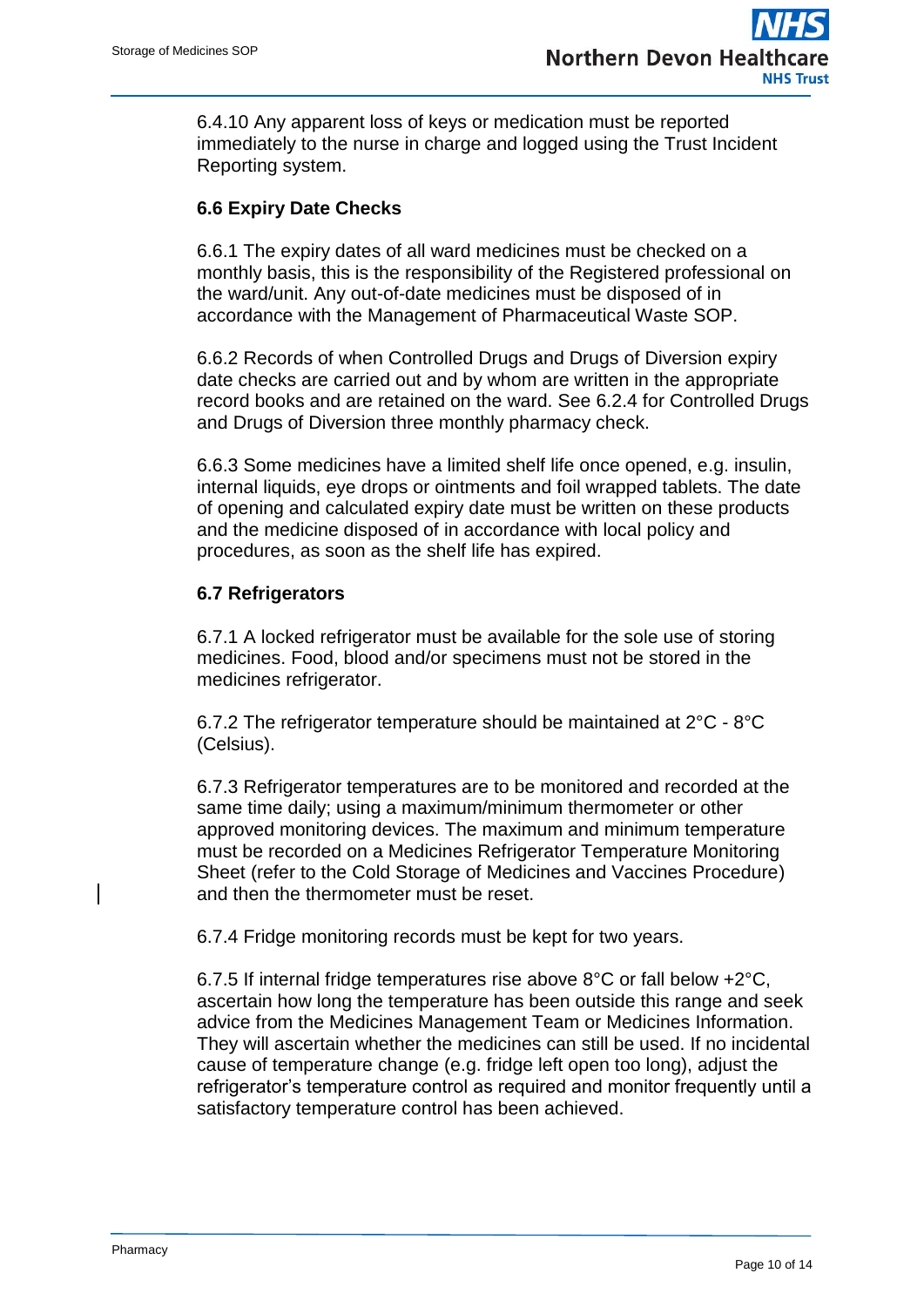6.7.6 Medicines are to be stored in the main body of the refrigerator away from the door or any ice compartment (if present). Ensure sufficient space between stored products to allow the circulation of air throughout the chamber.

6.7.7 Refrigerators must be defrosted and cleaned once a month. The date of which should be recorded on the Medicines Refrigerator Temperature Monitoring Sheet (See Cold Storage SOP) with the date, time and action. During defrosting, medicines may be transferred to a container and placed on a separate shelf in ward domestic refrigerator. Medicines are returned to the medicines refrigerator, when the temperature reaches the required range.

#### **6.8 Medical Gas Cylinders and Flammable Materials**

6.8.1 Medical gases are licenced medicinal products and as such must be prescribed.

6.8.2 Medical gas cylinders should be stored securely and safely. Empty and full cylinders must be separated and restrained securely to avoid them falling.

6.8.2 Procedures must be in place for ordering, storing and controlling movement of medical gas cylinders.

6.8.3 Hospital Technical Memorandum 2022 applies to sites with piped medical gases. These sites must also have backup cylinders.

6.8.4 Stock of flammable materials and medical gases are to be kept to a minimal level and stored in a secure area approved by the fire officer.

### **6.9 Storage of Patient's Own Drugs**

6.9.1 Patient's own drugs are medicines brought into hospital by patients and remain the property of that patient.

6.9.2 Patient's own medicines are used on the ward according to the Patient's Own Drugs (PODs) for inpatient setting – Standard Operating Procedure. The medication is kept in the patient's locker for use when:

- The Registered professional is administering medication.
- A self-administration scheme is in operation, or
- A Medicine Management scheme for using patients' own drugs is in operation, or
- Patients who wish to continue treatment with their own non-prescribed medicines e.g. herbal or homeopathic preparations. These must be recorded on the drug chart as also being taken to avoid potential interaction or side effects and annotated as the patient's own.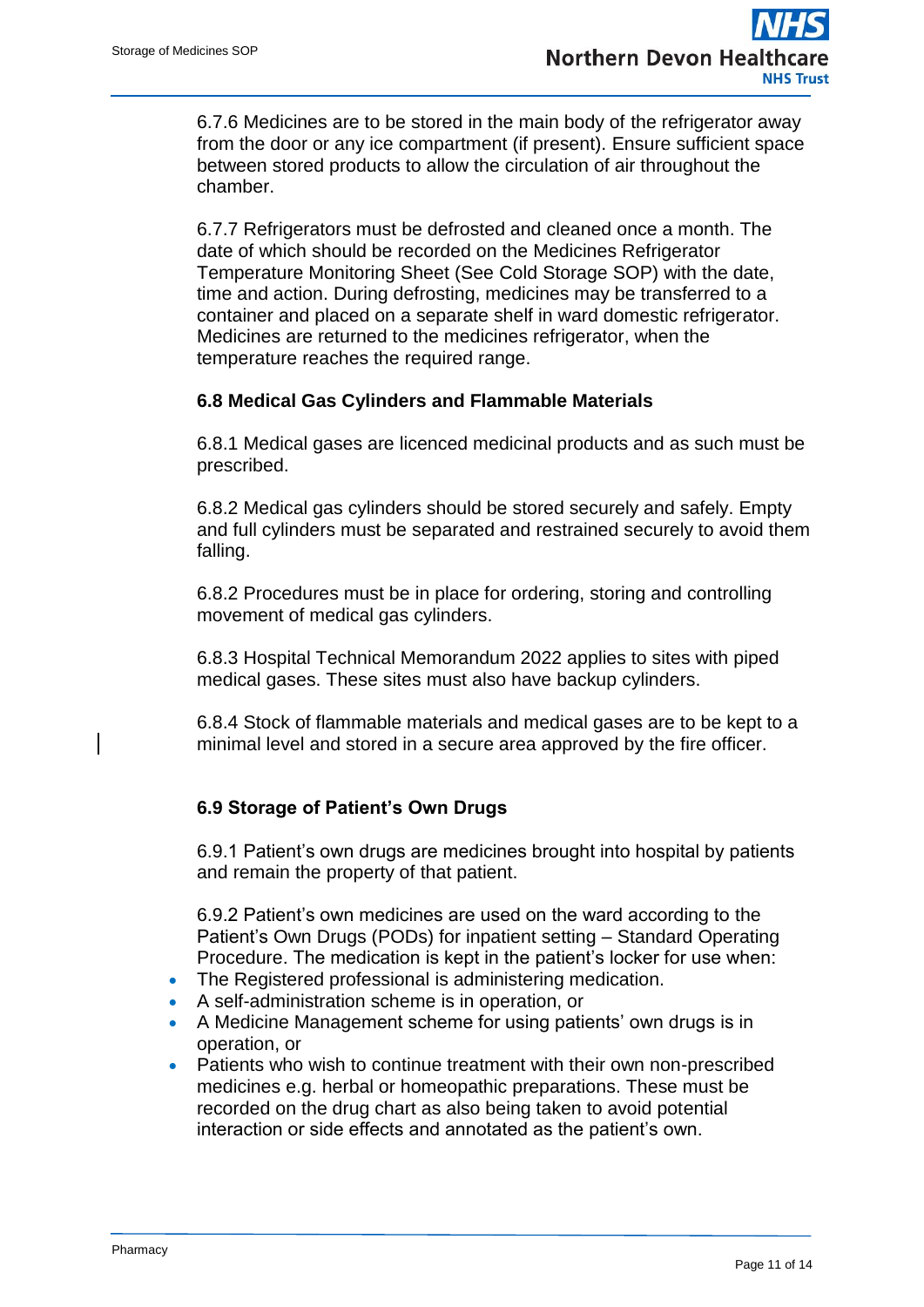6.9.3 Patient consent is always sought before using the patient's own medicines.

6.9.4 Patient's own medicines used for self-administration or medicine management schemes must be stored in a fixed locked cupboard or a bedside locker with a key or electronic lock.

6.9.5 Patient's Own Controlled Drugs (CD) or Drugs of Diversion (DOD) must be entered in the Patient's Own CD or DOD books which are separate registers from CD and DOD ward stock record books. A record must be kept of the quantity brought into the hospital.

6.9.6 Patients must sign the 'Patient's Own Controlled Drugs and Drugs of Diversion Consent Form'. The Registered Nurse will fill in the form on admission of the patient to the ward and complete it on return or destruction of the patient's CD or DOD. Refer to Self- Administration of Medication for Adults Standard Operating Procedure and CD SOP.

6.9.7 Where a patient's medication is to be continued after leaving the hospital, but not utilised in any of the schemes mentioned above while in hospital, the patient's own medication is prepared for discharge. It is placed in a green bag, labelled with the patient's name, hospital number and locked in a secure cupboard to be returned to the patient on discharge from the hospital.

6.9.8 Following the death of a patient, any patient's own drugs held in safe custody is considered as part of the deceased patient's estate and is returned to the patient's relatives. Advice is given to the relatives to retain all medicines for seven days for legal reasons before returning the medicines to the dispensing community pharmacy for safe disposal. This is recorded in the patient's notes and on the consent form.

6.9.9 Any medicines belonging to the deceased patient that are retained for disposal at the request of the relatives must be disposed of in accordance with the Management of Pharmaceutical Waste SOP.

6.9.10 Any medication, which might be relevant to the cause of death in Coroners' cases, must be retained and handed to the police.

#### **6.10 Storage of Medicines in Transit**

6.10.1 Medicines should be transported in sealed boxes/packages with a clear audit trail for supply and delivery. Cool boxes should be used to transport/store vaccines to clinic sessions.

6.10.2 All cold storage items must be labelled clearly as such, on the item and on the outside of the packaging/box. These items must be unpacked immediately by the staff on receipt of the products onto the ward/clinic.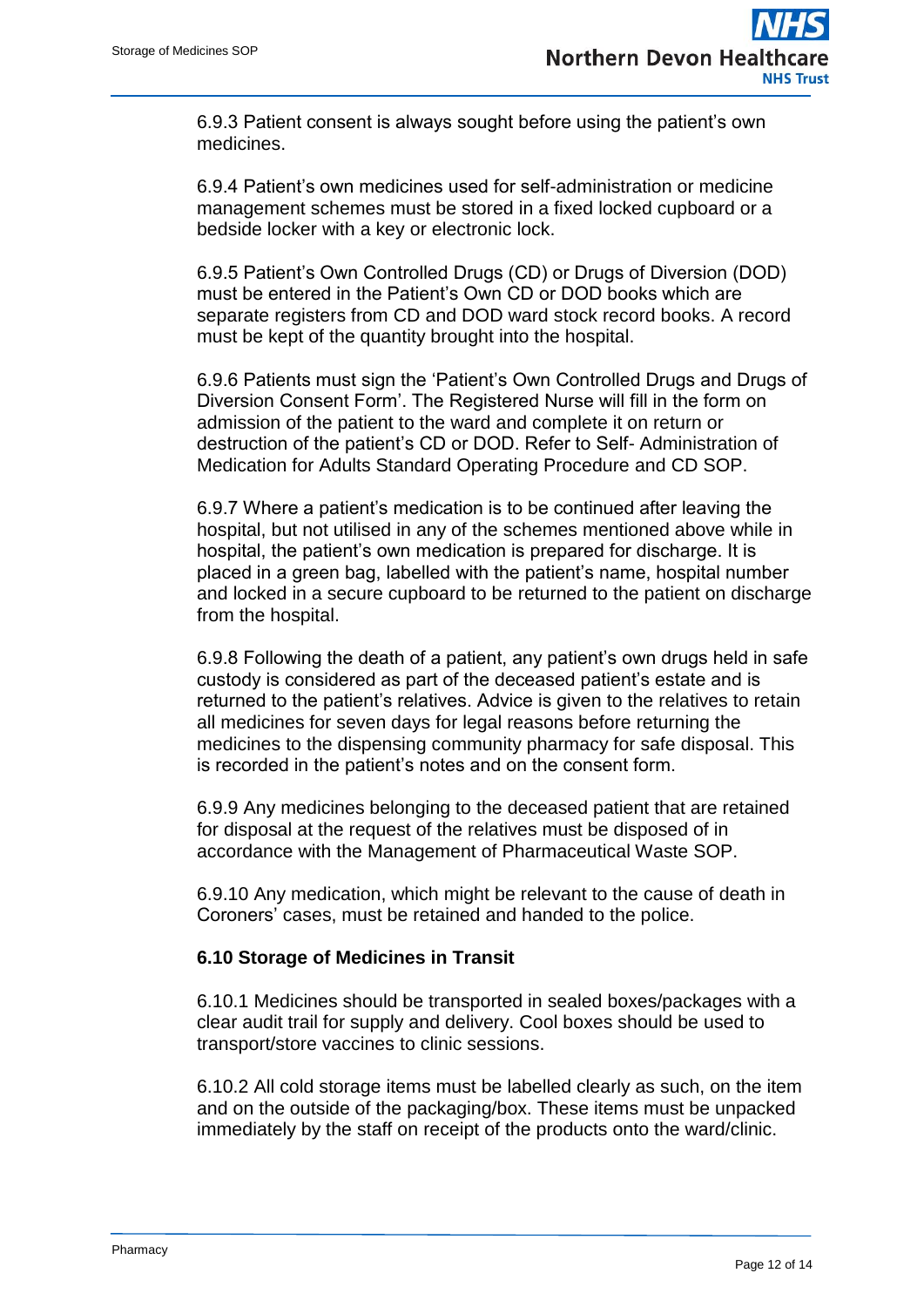6.10.3 Pharmaceuticals can only be stored on non-Northern Devon Healthcare NHS Trust premises for sessional clinics with a prior risk assessment.

6.10.4 Items must be signed for on release to a driver and on receipt from a driver.

Contracted drivers should be used to transport and deliver medicines. Where medicines are required outside normal delivery times an approved taxi courier service may be utilised.

#### **6.11 Breaches of safe storage of medication**

Any breaches of security in relation to safe storage of medication should be reported via the trust DATIX system. The trust Controlled Drug Accountable officer and the trust Local Security Management Specialist must be informed if the breach in safe storage involves a controlled drug.

## **7. Monitoring Compliance with and the Effectiveness of the Policy**

- 7.1 Standards/ Key Performance Indicators
- Yearly pharmacy 'Safe and Secure Audit'
- Related DATIX reports

7.2 Process for Implementation and Monitoring Compliance and **Effectiveness** 

Ward managers/Lead registered professional to disseminate updated SOP to all staff within their clinical area.

Ward managers/Lead registered professional to review SOP and ensure medication storage within their clinical area complies with the updates SOP

### **8. References**

- Control of Substances Hazardous to Health Regulation (COSHH)
- Misuse of Drugs Act 1971 and regulations
- Medicines Act 1968
- Duthie Report 2005
- British Standard BS2881:1989
- Medicine security ward/department checklist (NHS protect)